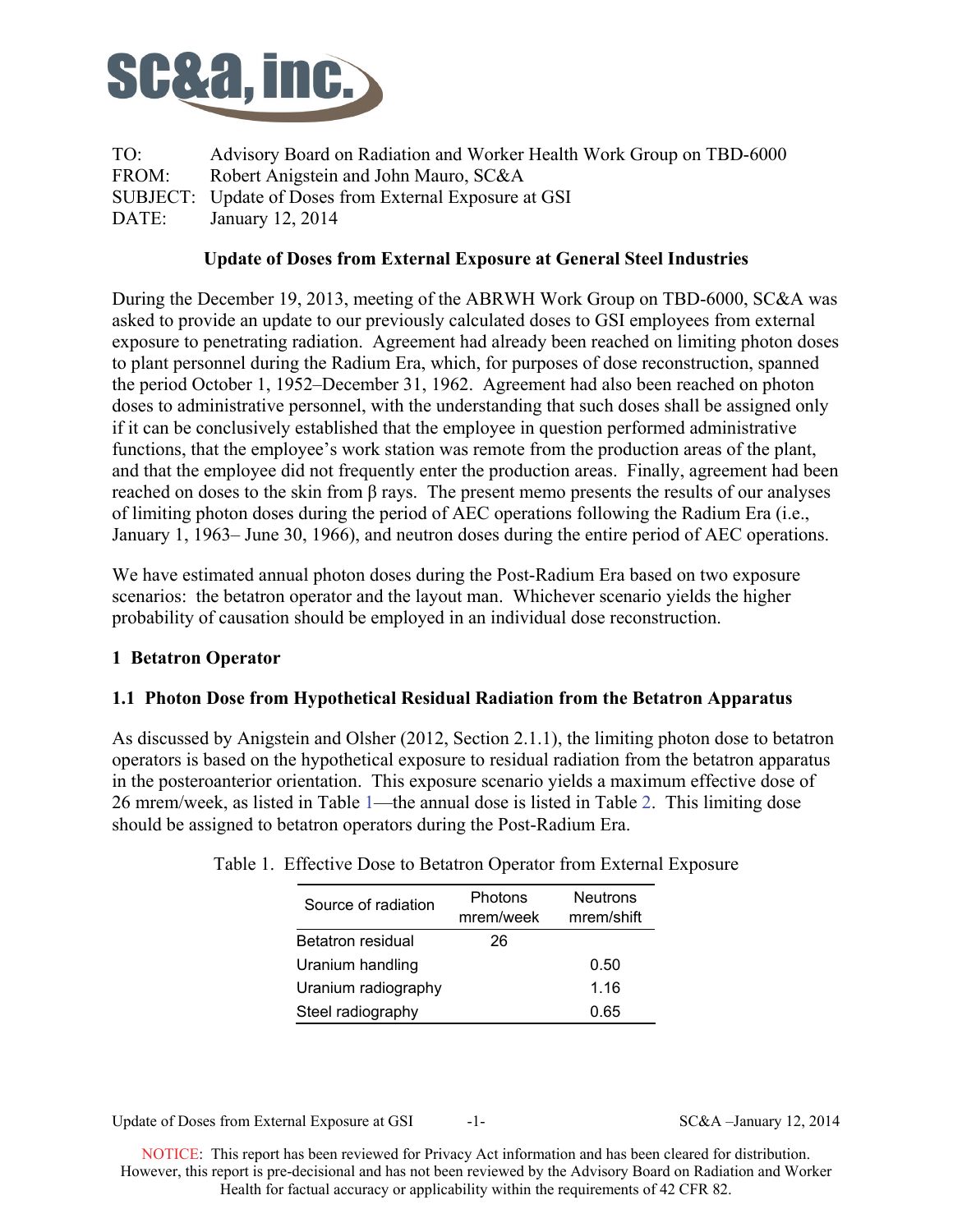

### **1.2 Neutron Exposures**

Betatron operators were also exposed to delayed neutrons from photofission and photoactivation of irradiated uranium and to neutron radiation in the control room during the radiography of uranium and of steel castings.

### **1.2.1 Exposure to Neutrons from Irradiated Uranium**

The exposure of the betatron operator to neutrons from irradiated uranium was simulated by using the delayed neutron feature of MCNPX. We used the code to model neutron emission resulting from photofission and photoactivation in a slice from a uranium dingot, 18 in (45.72 cm) in diameter and 4 in (10.16 cm) thick, as a function of time following exposure to the betatron x-ray beam. Such a disk, radiographed at a distance of 6 ft from the betatron target, would intercept a major portion of the x-ray beam and thus represents a limiting exposure scenario. The exposure was assumed to take place in the Old Betatron Building—the MCNPX model, shown in Figure 1, included the walls, floor, and roof of the shooting room. We assumed

Update of Doses from External Exposure at GSI  $-2-$  SC&A – January 12, 2014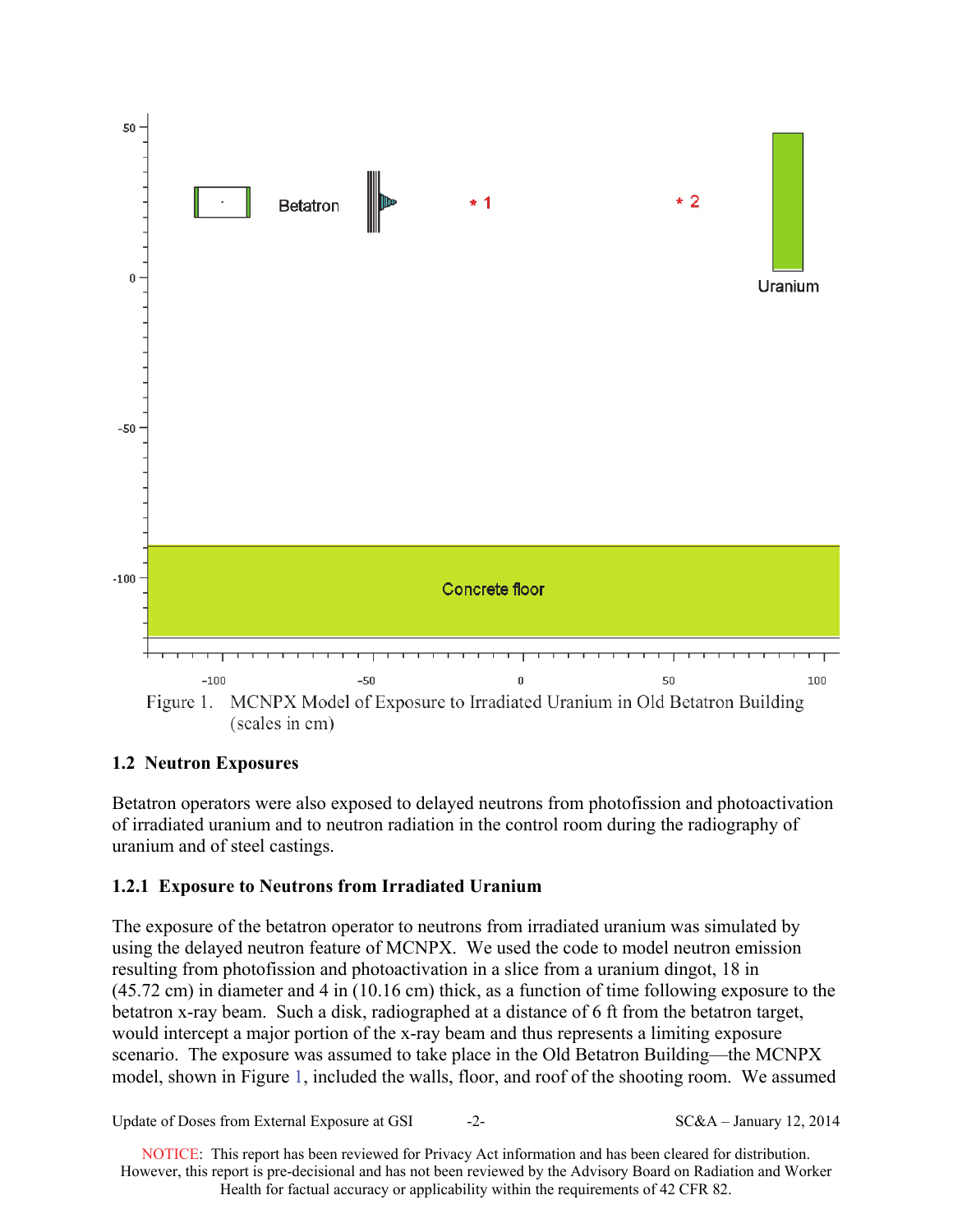that the operator's exposure began 5 s after the betatron was turned off and lasted for 15 min. He was assumed to be at a distance of 1 m from the uranium metal during one-half of this time location 1, marked by an asterisk in Figure 1—and at a distance of 1 ft during the remaining time—location 2 in Figure 1. The MCNPX model of the betatron, shown in Figure 1, includes the platinum target inside the porcelain doughnut, the ionization chamber, and the aluminum compensator that serves to flatten the x-ray beam in order to produce a more uniform exposure across its cross-section. The electromagnets, which are not in the path of the primary beam, are not part of the model.

MCNPX was used to tabulate the effective dose from delayed neutrons in a series of time bins. According to SC&A( 2008, Section 2.1.4),

After the metal has been irradiated for a period of time, the dose rate from the metal is the sum of contributions from the activation and subsequent decay of nuclides that were created during the period of exposure. To calculate the dose rate at a time after the end of the exposure, we performed a numerical integration over the doses in the individual time bins. [Further details are found in the cited location.]

The resulting dose per 8-h shift, assuming an average of 6.4 radiographic exposures per shift  $(480 \text{ min/s} \text{hit} \div [60 \text{ min/s} \text{hot} + 15 \text{ min} \text{ setup}] = 6.4)$ , is listed in Table 1. The contribution of the uranium handling scenario to the annual neutron effective dose, listed in Table 2, was calculated by multiplying the dose per shift by the number of shifts devoted to uranium radiography during a given year.

| Year              | <b>Betatron residual</b><br>photons <sup>a</sup><br>(rem) | Annual number of shifts |              |          | Neutrons (mrem/y) |              |       |  |
|-------------------|-----------------------------------------------------------|-------------------------|--------------|----------|-------------------|--------------|-------|--|
|                   |                                                           | Uranium                 | <b>Steel</b> | Uranium  | Control room      |              | Total |  |
|                   |                                                           |                         |              | handling | U                 | <b>Steel</b> |       |  |
| 1952-1957         |                                                           | 54.69                   | 351.56       | 27.1     | 63.6              | 227.1        | 317.8 |  |
| 1958              |                                                           | 46.48                   | 359.77       | 23.1     | 54.1              | 232.4        | 309.5 |  |
| 1959-1960         |                                                           | 42.19                   | 364.06       | 20.9     | 49.1              | 235.1        | 305.1 |  |
| 1961              |                                                           | 48.44                   | 357.81       | 24.0     | 56.3              | 231.1        | 311.4 |  |
| 1962              |                                                           | 35.16                   | 371.09       | 17.4     | 40.9              | 239.7        | 298.0 |  |
| 1963              | 1.30                                                      | 9.57                    | 396.68       | 4.7      | 11.1              | 256.2        | 272.1 |  |
| 1964              | 1.30                                                      | 3.52                    | 402.73       | 1.7      | 4.1               | 260.1        | 265.9 |  |
| 1965              | 1.30                                                      | 2.56                    | 403.69       | 1.3      | 3.0               | 260.7        | 265.0 |  |
| 1966 <sup>b</sup> | 1.30                                                      | 0.80                    | 202.32       | 0.4      | 0.9               | 130.7        | 132.0 |  |

Table 2. Annual Effective Dose to Betatron Operator from External Exposure

a Assuming 50 weeks/y of exposure

b During contract period: January 1–June 30

Update of Doses from External Exposure at GSI  $-3-$  SC&A – January 12, 2014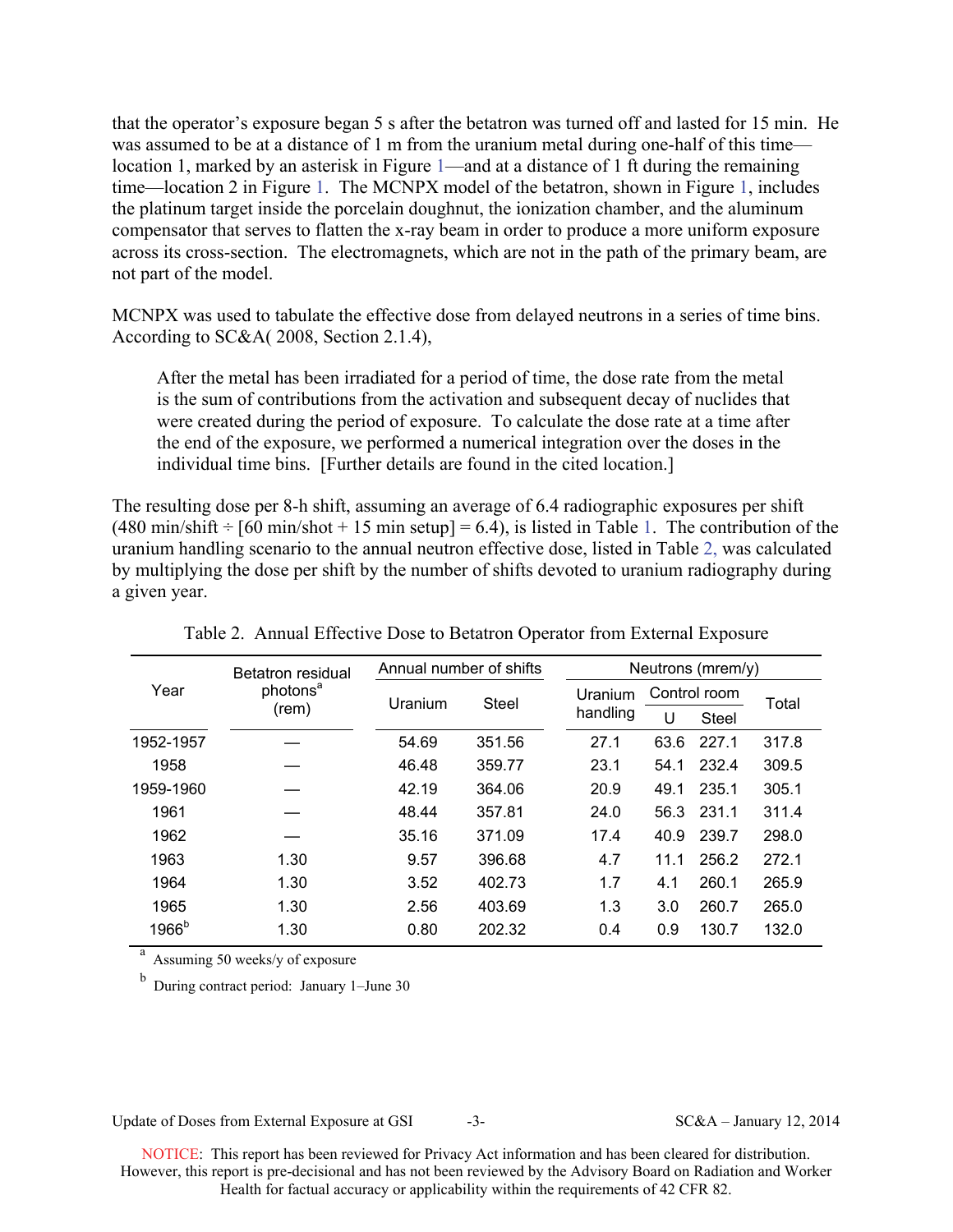

## **1.2.2 Exposure to Neutrons in Control Room During Uranium Radiography**

The neutron exposure of the betatron operator during uranium radiography was simulated with MCNPX. The operator was assumed to be in the control room of the Old Betatron Building, 1 m from the wall that faced the shooting room—see position 3, marked by an asterisk in Figure 2. The resulting dose, based on an assumed uranium radiographic exposure of 60 min per shot and 6.4 shots per shift, is listed in Table 1. The contribution of this scenario to the annual neutron effective dose, listed in Table 2, was calculated by multiplying the dose per shift by the number of shifts devoted to uranium radiography during a given year.

Update of Doses from External Exposure at GSI  $-4-$  SC&A – January 12, 2014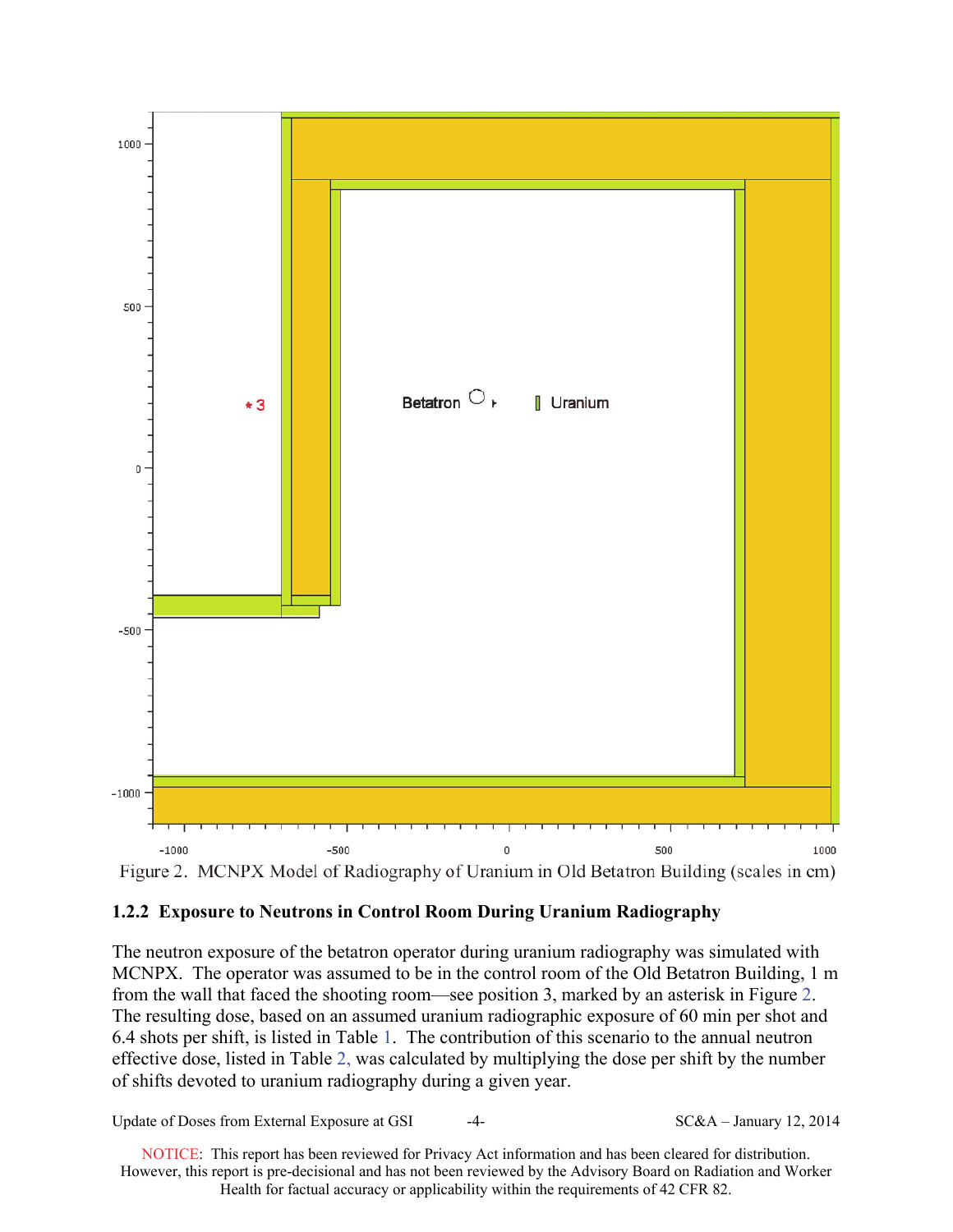

Figure 3. Drawing of New Betatron Building Showing Desk in Control Room (NRC 2009)

# **1.2.3 Exposure to Neutrons in Control Room During Radiography of Steel Castings**

SC&A (2008, Section 2.2.1) described the assessment of stray radiation from the betatron during the radiography of a heavy hollow axle. In the present analysis, we re-evaluated the neutron exposure of the betatron operator, using the latest release of MCNPX. We assumed the operator to be seated at the desk in the control room, as shown in Figure 3. The MCNPX model is illustrated in Figure 4.

The neutron dose to the betatron operator from this scenario was calculated on the assumption that during 64.29% of the shifts, he spent 3 min of each 15 min at the desk in the control room, which is the time for each of the short shots, while during the remaining shifts, which were devoted to long shots, he spent 60 of each 75 min at this location. The result is listed in Table 1. To calculate the contribution of this scenario to the annual neutron effective dose, we postulated that the betatron operator receiving the highest neutron dose spent the maximum number of shifts

Update of Doses from External Exposure at GSI  $-5-$  SC&A – January 12, 2014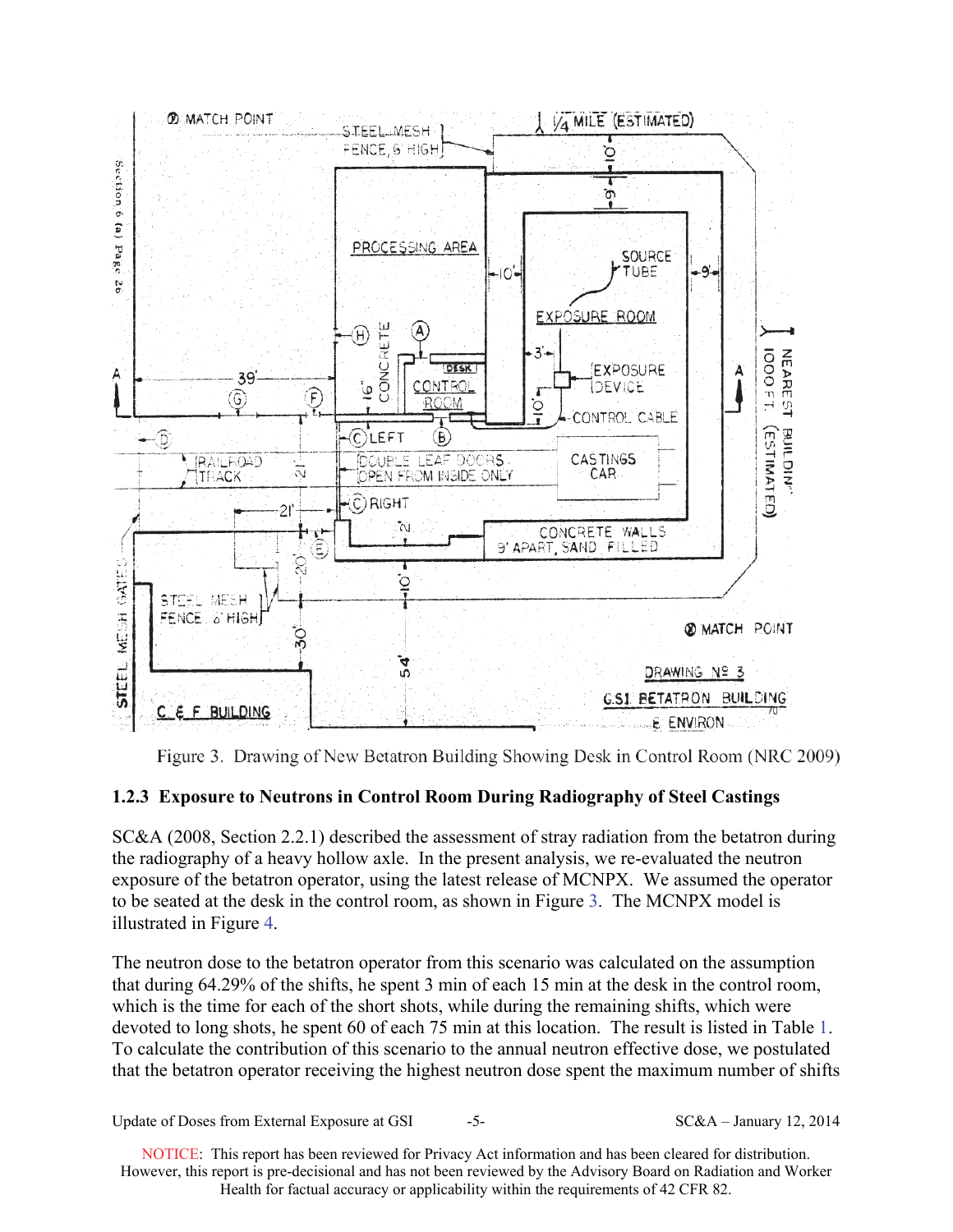

during a given year radiographing uranium, which, as shown in Table 1, produced a higher dose per shift than the radiography of steel. We assumed that the remainder of his work year was spent radiographing steel. The annual neutron dosefrom the radiography of steel, listed in Table 2, was calculated by multiplying the dose per shift by the number of shifts devoted to radiography of steel during a given year.

Update of Doses from External Exposure at GSI  $-6-$  SC&A – January 12, 2014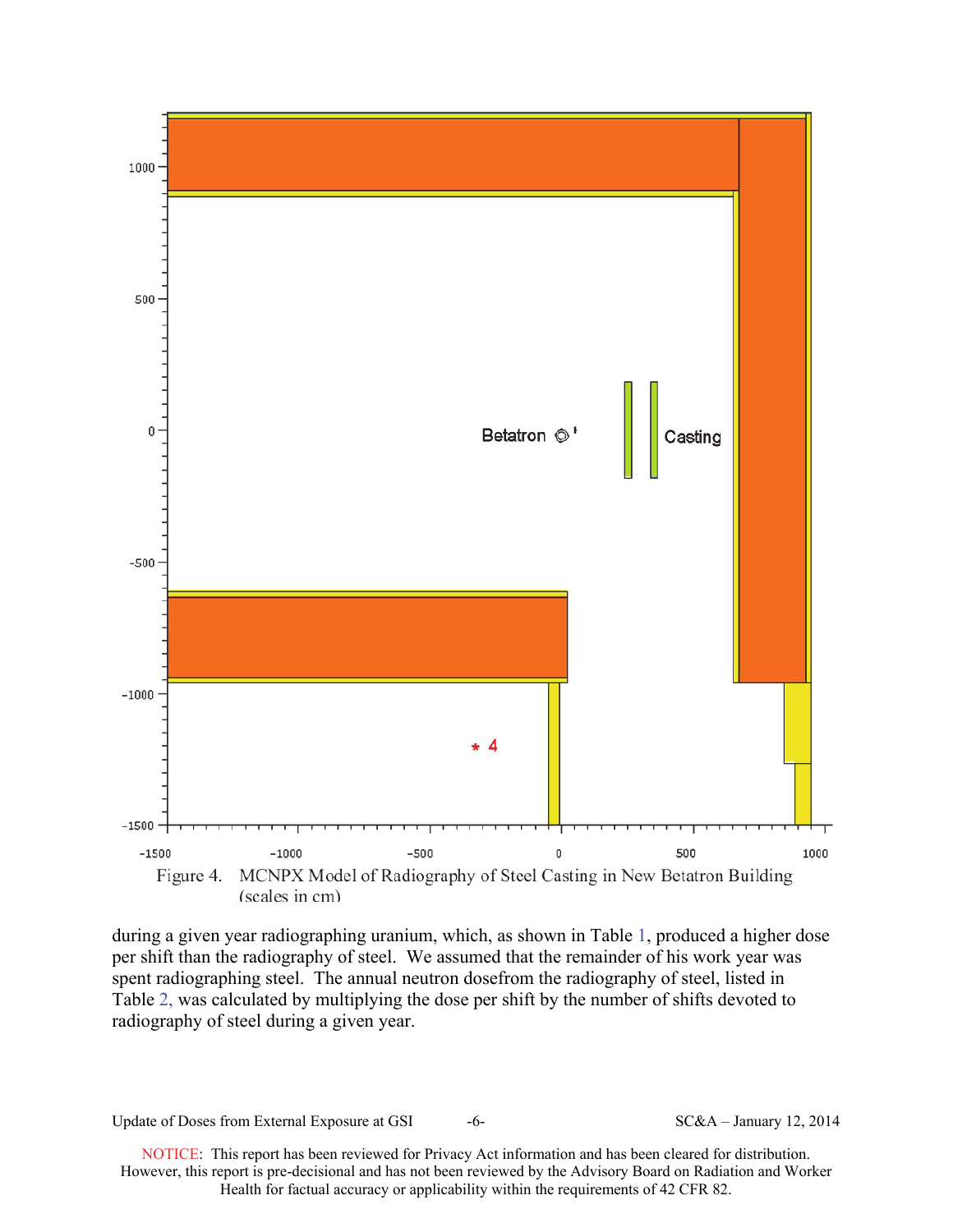## **2 Layout Man**

SC&A (2008, Section 2.4.2) discussed the exposure assessment of the layout man. A brief updated description of this scenario was presented by Anigstein and Olsher (2012, Section 2.1.2). The primary source of photon exposure was the stray and scattered radiation from the betatron during the radiography of steel castings. The photon dose was assessed at two locations: 10 ft to either side of the railroad track used to transport castings into the New Betatron Building. The location northwest of the tracks received a 72% higher photon exposure —the exposure at this location, reported by Anigstein and Olsher (2012, Table 2), remains unchanged.

The neutron dose to the layout man was re-evaluated for the present analysis. The assessment used the same exposure geometry as the photon exposure assessment. As it happened, a worker at the location that experienced the higher photon exposure received the lower neutron dose. However, the difference between the neutron doses at the two locations was only 12%. Since the numerical values of the photon exposures were an order of magnitude higher than the neutron doses, the neutron dose at the northwest location—the same location that was adopted for the photon exposure assessment—was assigned to the layout man.

The assessment of this worker's photon exposure to irradiated steel was based on the description presented by SC&A (2008, Section 2.4.2),

The layout man marked up the steel after all shots were completed; therefore, the portion of his time marking up the steel that had been subjected to long shots and short shots is not the same as the fraction of long shots and short shots performed with the betatron. According to , a former GSI supervisor, the layout man would typically spend a full shift of 8 h marking up a large casting. However, he might sometimes be interrupted to mark up a casting that has just been radiographed and is close to being shipped. . . . We characterized that scenario as involving long (one-hour) shots. . . . We assumed that 10% of his shift consisted of such activity, while 90% was devoted to marking up a single large casting that had been subjected to multiple short shots . . . . Because marking the steel requires continuous close contact with the metal, we assumed that he was at a distance of 1 ft (30.48 cm) 90% of the time and at 1 m the remaining 10%.

During the shifts involving the long-shot scenario, the layout worker was assumed to work on a succession of castings that had each been subjected to 400 exposures prior to his shift, and to spend 75 min marking up each of these castings. He would have marked up an average of 6.4 such castings during such a shift. During each of the remaining shifts, he was assumed to mark up a single casting that had been subjected to 532 short shots.

The results of the updated analysis are presented in Table 3.